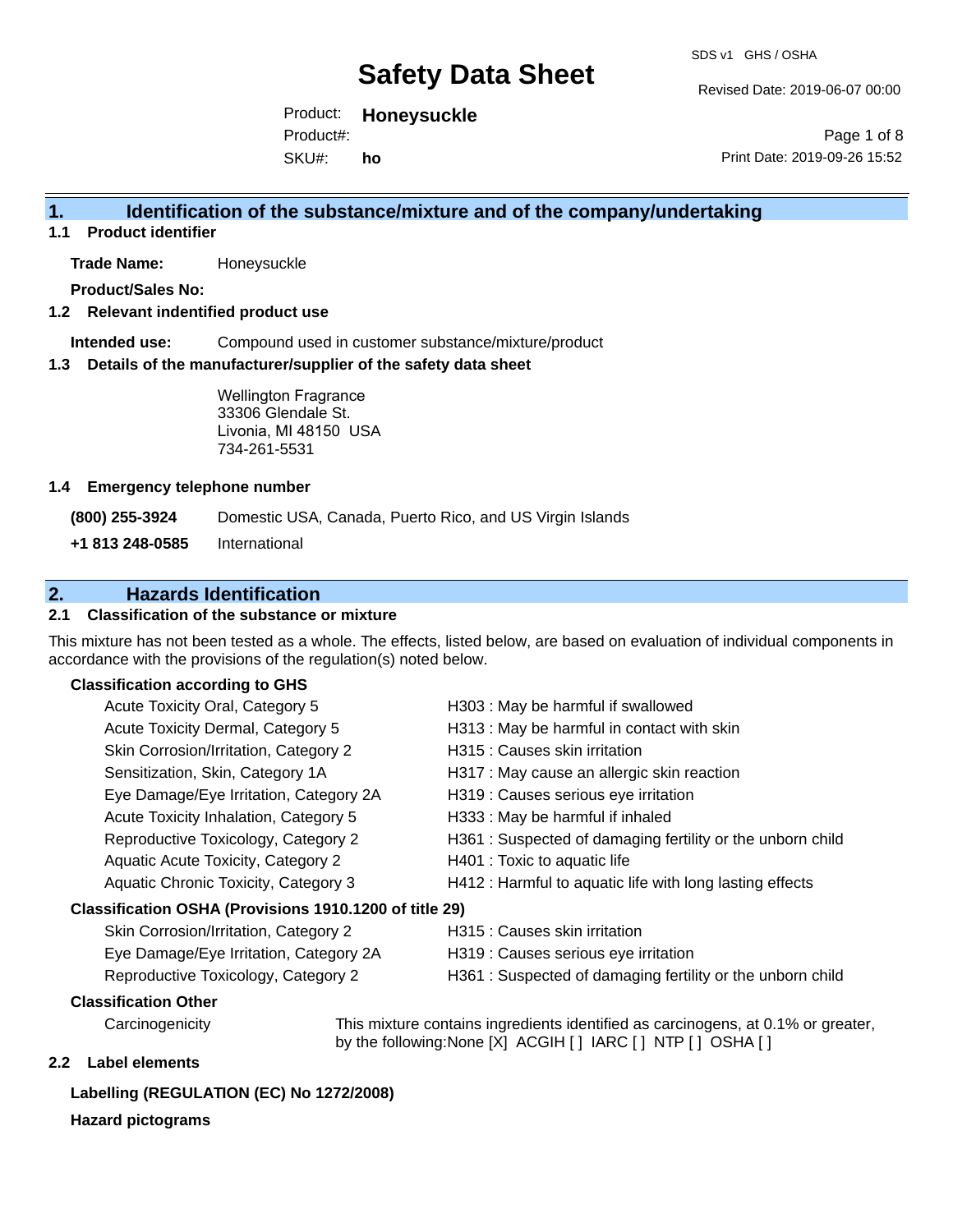### Product: **Honeysuckle**

Product#:

SKU#: **ho** Revised Date: 2019-06-07 00:00

SDS v1 GHS / OSHA

Page 2 of 8 Print Date: 2019-09-26 15:52



**Signal Word: Warning**

## **Hazard statments** H303 May be harmful if swallowed H313 May be harmful in contact with skin H315 Causes skin irritation H317 May cause an allergic skin reaction H319 Causes serious eye irritation H333 May be harmful if inhaled H361 Suspected of damaging fertility or the unborn child H401 Toxic to aquatic life H412 **Harmful to aquatic life with long lasting effects**

### **Precautionary Statements**

#### **Prevention:**

| .                    |                                                                                                                                  |
|----------------------|----------------------------------------------------------------------------------------------------------------------------------|
| P <sub>201</sub>     | Obtain special instructions before use                                                                                           |
| P <sub>202</sub>     | Do not handle until all safety precautions have been read and understood                                                         |
| P <sub>264</sub>     | Wash hands thoroughly after handling                                                                                             |
| P <sub>272</sub>     | Contaminated work clothing should not be allowed out of the workplace                                                            |
| P <sub>273</sub>     | Avoid release to the environment                                                                                                 |
| P <sub>281</sub>     | Use personal protective equipment as required                                                                                    |
| Response:            |                                                                                                                                  |
| $P302 + P352$        | IF ON SKIN: Wash with soap and water                                                                                             |
| $P304 + P312$        | IF INHALED: Call a POISON CENTER or doctor/physician if you feel unwell                                                          |
| $P305 + P351 + P338$ | IF IN EYES: Rinse cautiously with water for several minutes Remove contact lenses if<br>present and easy to do. continue rinsing |
| $P308 + P313$        | IF exposed or concerned: Get medical advice/attention                                                                            |
| P312                 | Call a POISON CENTER or doctor/physician if you feel unwell                                                                      |
| P333 + P313          | If skin irritation or a rash occurs: Get medical advice/attention                                                                |
| $P337 + P313$        | If eye irritation persists: Get medical advice/attention                                                                         |
| P362                 | Take off contaminated clothing and wash before reuse                                                                             |
| P363                 | Wash contaminated clothing before reuse                                                                                          |
|                      |                                                                                                                                  |

### **2.3 Other Hazards**

### **no data available**

## **3. Composition/Information on Ingredients**

### **3.1 Mixtures**

This product is a complex mixture of ingredients, which contains among others the following substance(s), presenting a health or environmental hazard within the meaning of the UN Globally Harmonized System of Classification and Labeling of Chemicals (GHS):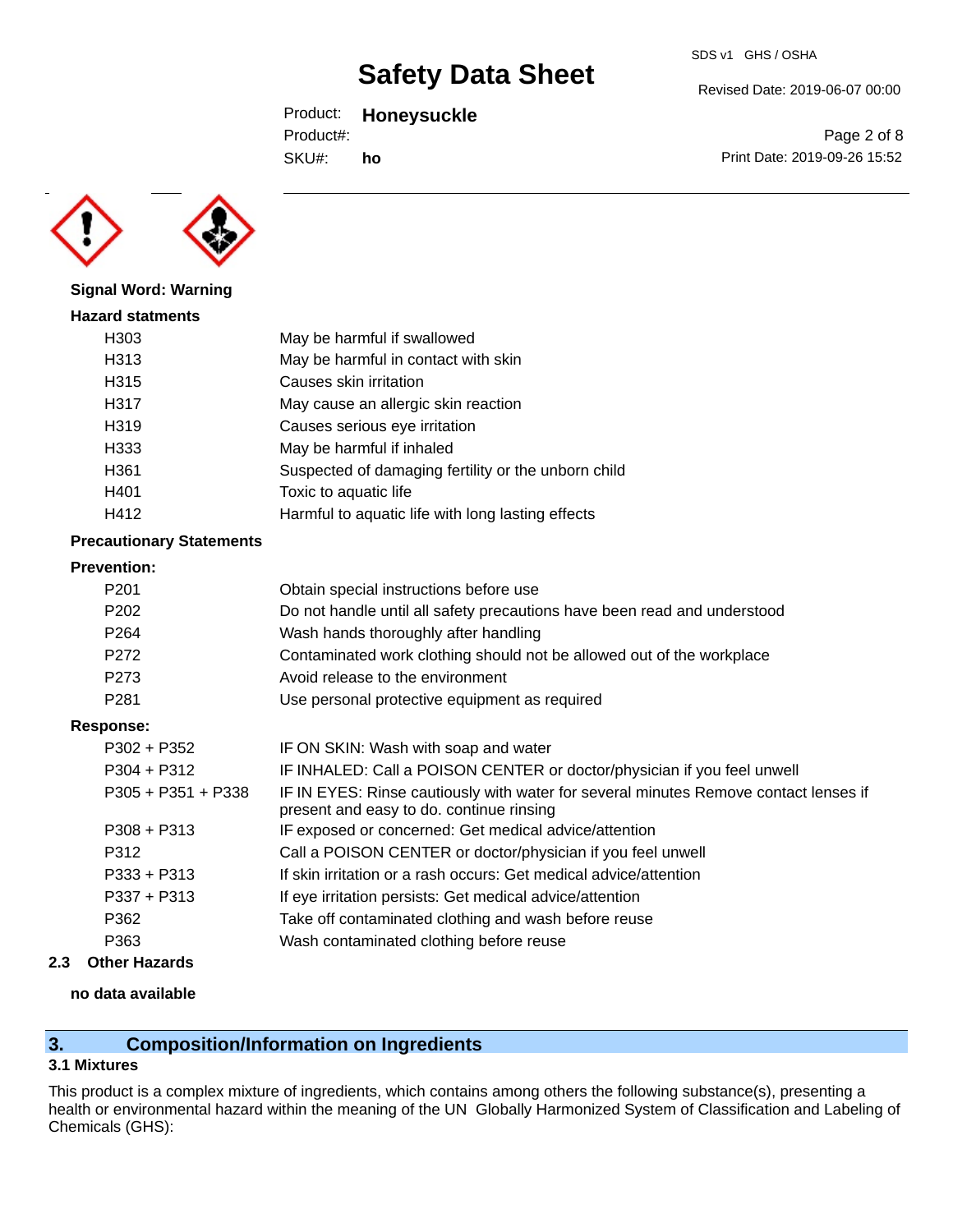Revised Date: 2019-06-07 00:00

# Product: **Honeysuckle**

SKU#: Product#: **ho**

Page 3 of 8 Print Date: 2019-09-26 15:52

| CAS#<br>Ingredient                                                                          | EC#                                                  | Conc.<br>Range | <b>GHS Classification</b>                                             |  |
|---------------------------------------------------------------------------------------------|------------------------------------------------------|----------------|-----------------------------------------------------------------------|--|
| 84-66-2                                                                                     | 201-550-6                                            | $30 - 40%$     | H316; H402                                                            |  |
| Diethyl phthalate                                                                           |                                                      |                |                                                                       |  |
| 89-43-0                                                                                     | 201-908-1                                            | $5 - 10%$      | H316                                                                  |  |
|                                                                                             | Hydroxycitronellal-methyl anthranilate (Schiff base) |                |                                                                       |  |
| 78-70-6                                                                                     | 201-134-4                                            | $5 - 10%$      | H227; H303; H315; H317; H319; H402                                    |  |
| Linalool                                                                                    |                                                      |                |                                                                       |  |
| 140-11-4                                                                                    | 205-399-7                                            | $5 - 10%$      | H303; H401; H412                                                      |  |
| Benzyl acetate                                                                              |                                                      |                |                                                                       |  |
| $98 - 55 - 5$                                                                               | 202-680-6                                            | $5 - 10%$      | H227; H303; H315; H319; H401                                          |  |
| <b>Terpineol</b>                                                                            |                                                      |                |                                                                       |  |
| 80-54-6                                                                                     | 201-289-8                                            | $5 - 10%$      | H227; H302; H315; H317; H361; H401;                                   |  |
|                                                                                             | <b>Butylphenyl Methylpropional</b>                   |                | H412                                                                  |  |
| $60 - 12 - 8$                                                                               | 200-456-2                                            | $5 - 10%$      | H302; H313; H316; H319                                                |  |
| phenethyl alcohol                                                                           |                                                      |                |                                                                       |  |
| 107-75-5                                                                                    | 203-518-7                                            | $2 - 5%$       | H317; H319; H402                                                      |  |
| Hydroxycitronellal                                                                          |                                                      |                |                                                                       |  |
| 134-20-3                                                                                    | 205-132-4                                            | $2 - 5%$       | H303; H316; H319; H402                                                |  |
| Methyl anthranilate                                                                         |                                                      |                |                                                                       |  |
| 118-58-1                                                                                    | 204-262-9                                            | $2 - 5%$       | H303; H317; H320; H401; H412                                          |  |
| <b>Benzyl Salicylate</b>                                                                    |                                                      |                |                                                                       |  |
| 101-86-0                                                                                    | 202-983-3                                            | $2 - 5%$       | H303; H316; H317; H400; H411                                          |  |
|                                                                                             | Hexyl cinnamaldehyde                                 |                |                                                                       |  |
| 120-51-4                                                                                    | 204-402-9                                            | $2 - 5%$       | H302; H313; H400; H411                                                |  |
| <b>Benzyl Benzoate</b>                                                                      |                                                      |                |                                                                       |  |
| $93 - 18 - 5$                                                                               | 202-226-7                                            | $2 - 5%$       | H303; H315; H401; H411                                                |  |
|                                                                                             | beta-Naphthyl ethyl ether (Nerolin Bromelia)         |                |                                                                       |  |
| 103-95-7                                                                                    | 203-161-7                                            | $2 - 5%$       | H227; H303; H315; H317; H401; H412                                    |  |
| Cyclamen Aldehyde                                                                           |                                                      |                |                                                                       |  |
| 101-48-4                                                                                    | 202-945-6                                            | $2 - 5%$       | H227; H303; H316; H319; H402; H412                                    |  |
|                                                                                             | PHENYLACETALDEHYDE DIMETHYL ACETAL                   |                |                                                                       |  |
| 103-26-4                                                                                    | 203-093-8                                            | $1 - 2%$       | H303; H317                                                            |  |
| Methyl cinnamate                                                                            |                                                      |                |                                                                       |  |
| $93 - 04 - 9$                                                                               | 202-213-6                                            | $1 - 2%$       | H401                                                                  |  |
|                                                                                             |                                                      |                | 2-Methoxynaphthalene (beta-Naphthyl methyl ether, Nerolin, Yara Yara) |  |
| 31906-04-4                                                                                  | 250-863-4                                            | $1 - 2%$       | H317; H402                                                            |  |
| Hydroxyisohexyl 3-cyclohexene carboxaldehyde                                                |                                                      |                |                                                                       |  |
| 93-92-5                                                                                     | 202-288-5                                            | $1 - 2%$       | H227; H402                                                            |  |
| methylbenzyl acetate                                                                        |                                                      |                |                                                                       |  |
| See Section 16 for full text of GHS classification codes                                    |                                                      |                |                                                                       |  |
| See Section 16 for full text of GHS classification codes which where not shown in section 2 |                                                      |                |                                                                       |  |

Total Hydrocarbon Content (%  $w/w$ ) = 0.07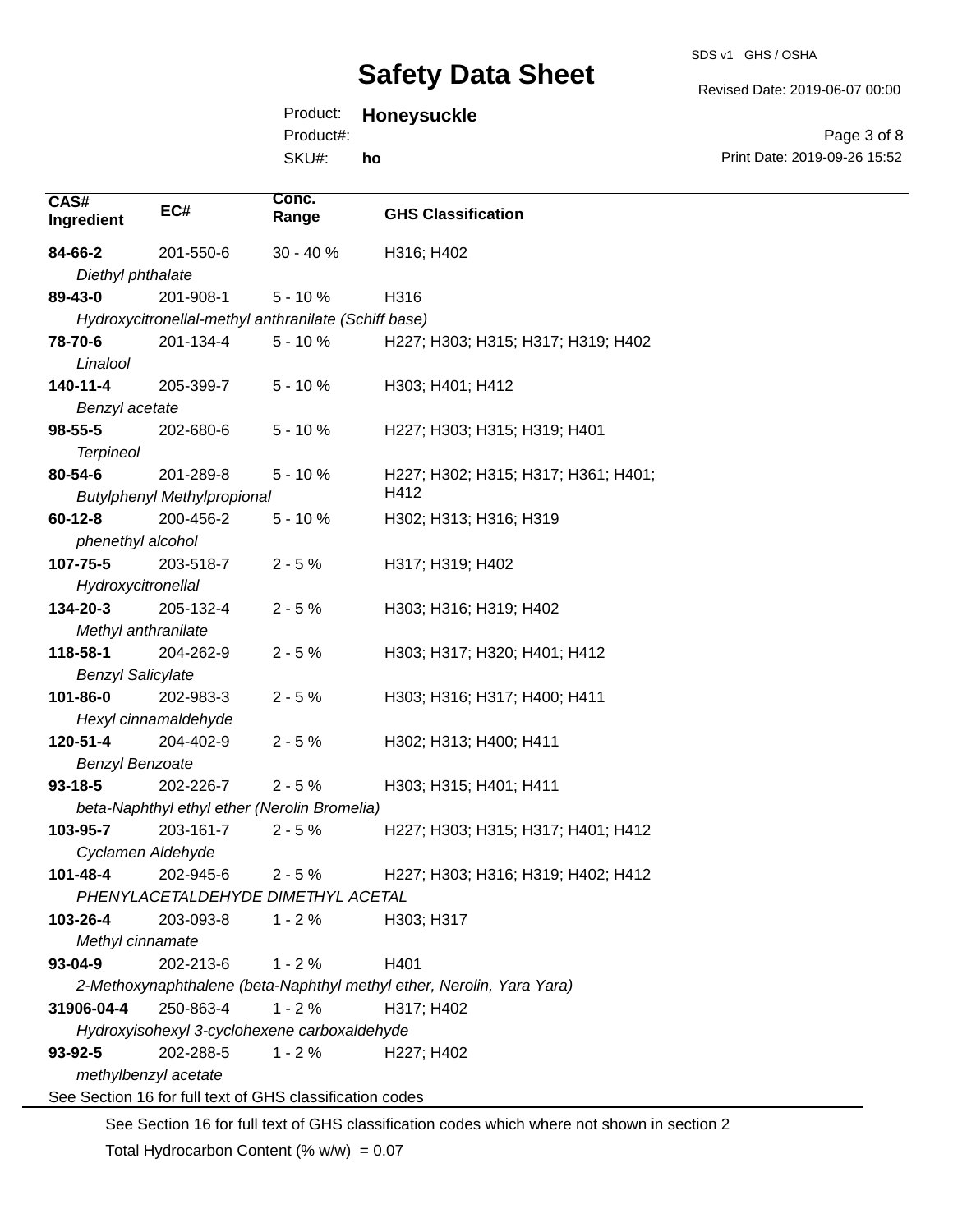SDS v1 GHS / OSHA

Revised Date: 2019-06-07 00:00

Product: **Honeysuckle**

Product#:

SKU#: **ho**

Page 4 of 8 Print Date: 2019-09-26 15:52

| <b>First Aid Measures</b><br>4.                                                   |                                                                                                               |  |
|-----------------------------------------------------------------------------------|---------------------------------------------------------------------------------------------------------------|--|
| <b>Description of first aid measures</b><br>4.1                                   |                                                                                                               |  |
| Inhalation:                                                                       | Remove from exposure site to fresh air and keep at rest.<br>Obtain medical advice.                            |  |
| <b>Eye Exposure:</b>                                                              | Flush immediately with water for at least 15 minutes.<br>Contact physician if symptoms persist.               |  |
| <b>Skin Exposure:</b>                                                             | Remove contaminated clothes. Wash thoroughly with water (and soap).<br>Contact physician if symptoms persist. |  |
| Ingestion:                                                                        | Rinse mouth with water and obtain medical advice.                                                             |  |
| Most important symptoms and effects, both acute and delayed<br>4.2                |                                                                                                               |  |
| <b>Symptoms:</b>                                                                  | no data available                                                                                             |  |
| Risks:                                                                            | Refer to Section 2.2 "Hazard Statements"                                                                      |  |
| Indication of any immediate medical attention and special treatment needed<br>4.3 |                                                                                                               |  |
| <b>Treatment:</b>                                                                 | Refer to Section 2.2 "Response"                                                                               |  |
|                                                                                   |                                                                                                               |  |
| 5.<br><b>Fire-Fighting measures</b><br><b>Extinguishing media</b><br>5.1          |                                                                                                               |  |
|                                                                                   |                                                                                                               |  |
| Suitable:                                                                         | Carbon dioxide (CO2), Dry chemical, Foam                                                                      |  |
| <b>Unsuitable</b>                                                                 | Do not use a direct water jet on burning material                                                             |  |
| Special hazards arising from the substance or mixture<br>5.2                      |                                                                                                               |  |
| During fire fighting:                                                             | Water may be ineffective                                                                                      |  |
| <b>Advice for firefighters</b><br>5.3                                             |                                                                                                               |  |
| <b>Further information:</b>                                                       | Standard procedure for chemical fires                                                                         |  |

### **6. Accidental Release Measures**

### **6.1 Personal precautions, protective equipment and emergency procedures**

Avoid inhalation and contact with skin and eyes. A self-contained breathing apparatus is recommended in case of a major spill.

### **6.2 Environmental precautions**

Keep away from drains, soil, and surface and groundwater.

### **6.3 Methods and materials for containment and cleaning up**

Clean up spillage promptly. Remove ignition sources. Provide adequate ventilation. Avoid excessive inhalation of vapors. Gross spillages should be contained by use of sand or inert powder and disposed of according to the local regulations.

### **6.4 Reference to other sections**

Not Applicable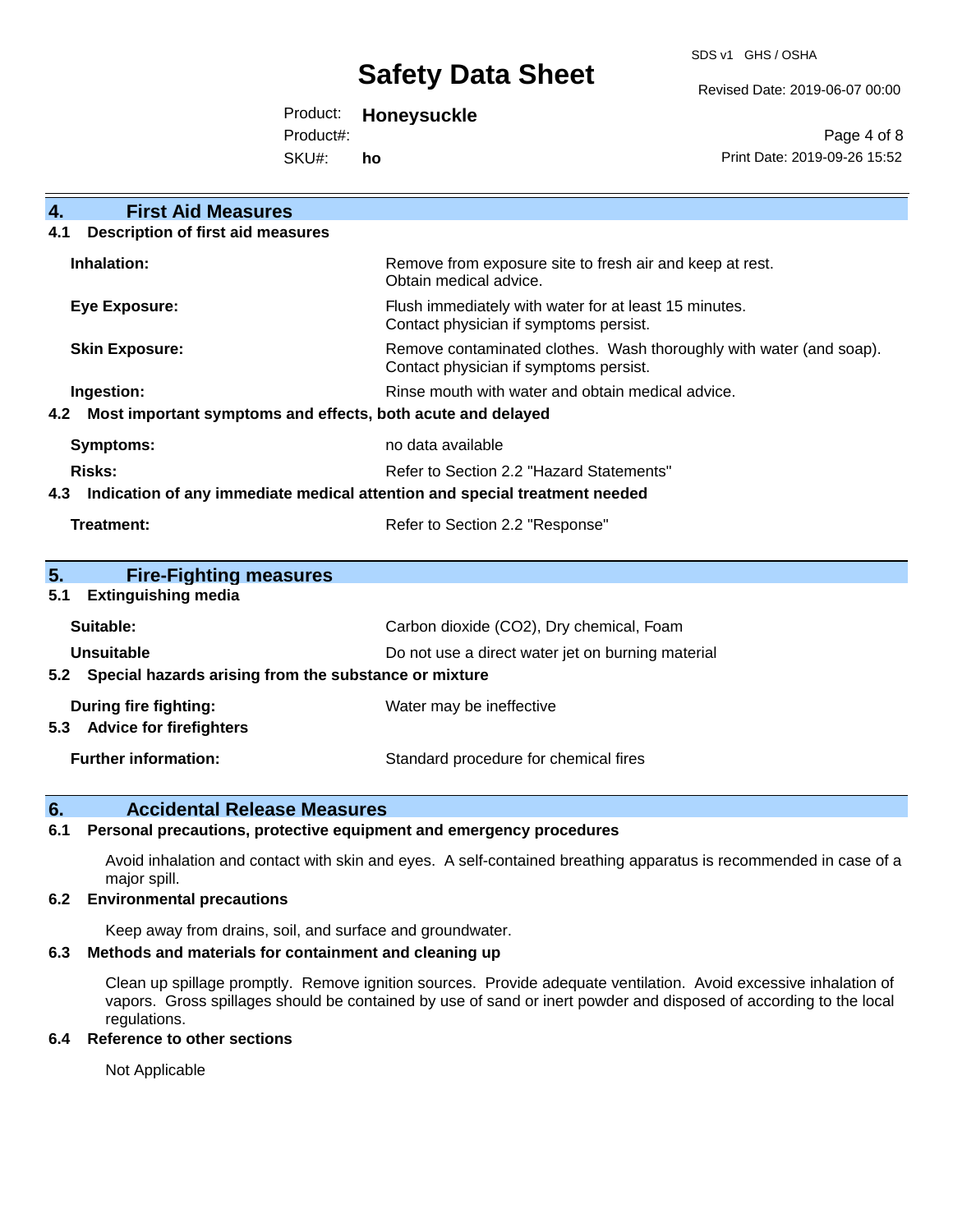Revised Date: 2019-06-07 00:00

Product: **Honeysuckle** Product#:

SKU#: **ho**

Page 5 of 8 Print Date: 2019-09-26 15:52

# **7. Handling and Storage**

#### **7.1 Precautions for safe handling**

Apply according to good manufacturing and industrial hygiene practices with proper ventilation. Do not drink, eat or smoke while handling. Respect good personal hygiene.

#### **7.2 Conditions for safe storage, including any incompatibilities**

Store in a cool, dry and ventilated area away from heat sources and protected from light in tightly closed original container. Avoid uncoated metal container. Keep air contact to a minimum.

### **7.3 Specific end uses**

No information available

### **8. Exposure Controls/Personal Protection**

**8.1 Control parameters**

| <b>Exposure Limits:</b><br><b>Component</b> |                                     | <b>ACGIH</b> | ACGIH | <b>OSHA</b> | <b>OSHA</b><br>TWA ppm STEL ppm TWA ppm STEL ppm |
|---------------------------------------------|-------------------------------------|--------------|-------|-------------|--------------------------------------------------|
| 84-66-2<br>140-11-4                         | Diethyl phthalate<br>Benzyl acetate | h<br>10      |       |             |                                                  |

**Engineering Controls:** Use local exhaust as needed.

#### **8.2 Exposure controls - Personal protective equipment**

| Eye protection:                | Tightly sealed goggles, face shield, or safety glasses with brow guards and side shields, etc.<br>as may be appropriate for the exposure |
|--------------------------------|------------------------------------------------------------------------------------------------------------------------------------------|
| <b>Respiratory protection:</b> | Avoid excessive inhalation of concentrated vapors. Apply local ventilation where appropriate.                                            |
| <b>Skin protection:</b>        | Avoid Skin contact. Use chemically resistant gloves as needed.                                                                           |

### **9. Physical and Chemical Properties**

### **9.1 Information on basic physical and chemical properties**

| Appearance:                  | Liquid                 |
|------------------------------|------------------------|
| Odor:                        | Conforms to Standard   |
| Color:                       | Greenish Yellow (G4-6) |
| Viscosity:                   | Liquid                 |
| <b>Freezing Point:</b>       | Not determined         |
| <b>Boiling Point:</b>        | Not determined         |
| <b>Melting Point:</b>        | Not determined         |
| <b>Flashpoint (CCCFP):</b>   | >200 F (93.33 C)       |
| <b>Auto flammability:</b>    | Not determined         |
| <b>Explosive Properties:</b> | None Expected          |
| <b>Oxidizing properties:</b> | None Expected          |
| Vapor Pressure (mmHg@20 C):  | 0.0191                 |
| %VOC:                        | 0.02                   |
| Specific Gravity @ 25 C:     | 1.0350                 |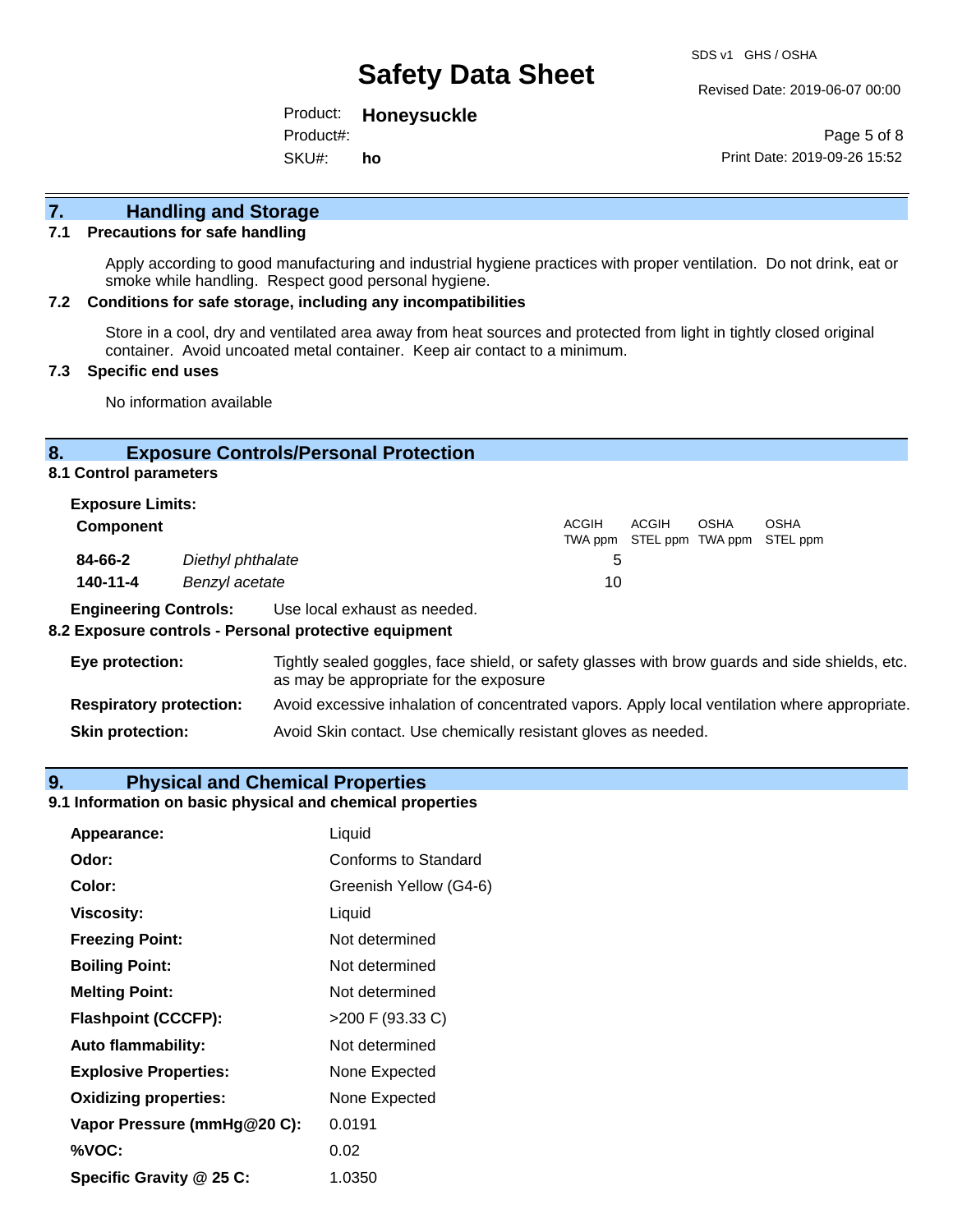Revised Date: 2019-06-07 00:00

|           | Product: Honeysuckle |
|-----------|----------------------|
| Product#: |                      |
| SKU#:     | ho                   |

Page 6 of 8 Print Date: 2019-09-26 15:52

| Density $@25C$ :         | 1.0320 |
|--------------------------|--------|
| Refractive Index @ 20 C: | 1.5130 |
| Soluble in:              | Oil    |

# **10. Stability and Reactivity**

| 10.1 Reactivity                         | None                                               |
|-----------------------------------------|----------------------------------------------------|
| <b>10.2 Chemical stability</b>          | Stable                                             |
| 10.3 Possibility of hazardous reactions | None known                                         |
| 10.4 Conditions to avoid                | None known                                         |
| 10.5 Incompatible materials             | Strong oxidizing agents, strong acids, and alkalis |
| 10.6 Hazardous decomposition products   | None known                                         |

### **11. Toxicological Information**

### **11.1 Toxicological Effects**

Acute Toxicity Estimates (ATEs) based on the individual Ingredient Toxicity Data utilizing the "Additivity Formula"

| Acute toxicity - Oral - (Rat) mg/kg                | (LD50: 3511.0612) May be harmful if swallowed            |
|----------------------------------------------------|----------------------------------------------------------|
| Acute toxicity - Dermal - (Rabbit) mg/kg           | (LD50: 4074.5827) May be harmful in contact with skin    |
| Acute toxicity - Inhalation - (Rat) mg/L/4hr       | (LD50: 26.8599) May be harmful if inhaled                |
| <b>Skin corrosion / irritation</b>                 | May be harmful if inhaled                                |
| Serious eye damage / irritation                    | Causes serious eye irritation                            |
| <b>Respiratory sensitization</b>                   | Not classified - the classification criteria are not met |
| <b>Skin sensitization</b>                          | May cause an allergic skin reaction                      |
| <b>Germ cell mutagenicity</b>                      | Not classified - the classification criteria are not met |
| Carcinogenicity                                    | Not classified - the classification criteria are not met |
| <b>Reproductive toxicity</b>                       | Suspected of damaging fertility or the unborn child      |
| Specific target organ toxicity - single exposure   | Not classified - the classification criteria are not met |
| Specific target organ toxicity - repeated exposure | Not classified - the classification criteria are not met |
| <b>Aspiration hazard</b>                           | Not classified - the classification criteria are not met |

# **12. Ecological Information**

### **12.1 Toxicity**

| <b>Acute acquatic toxicity</b> | Toxic to aquatic life                             |
|--------------------------------|---------------------------------------------------|
| Chronic acquatic toxicity      | Harmful to aquatic life with long lasting effects |
| Toxicity Data on soil          | no data available                                 |
| Toxicity on other organisms    | no data available                                 |

**12.2 Persistence and degradability no data available**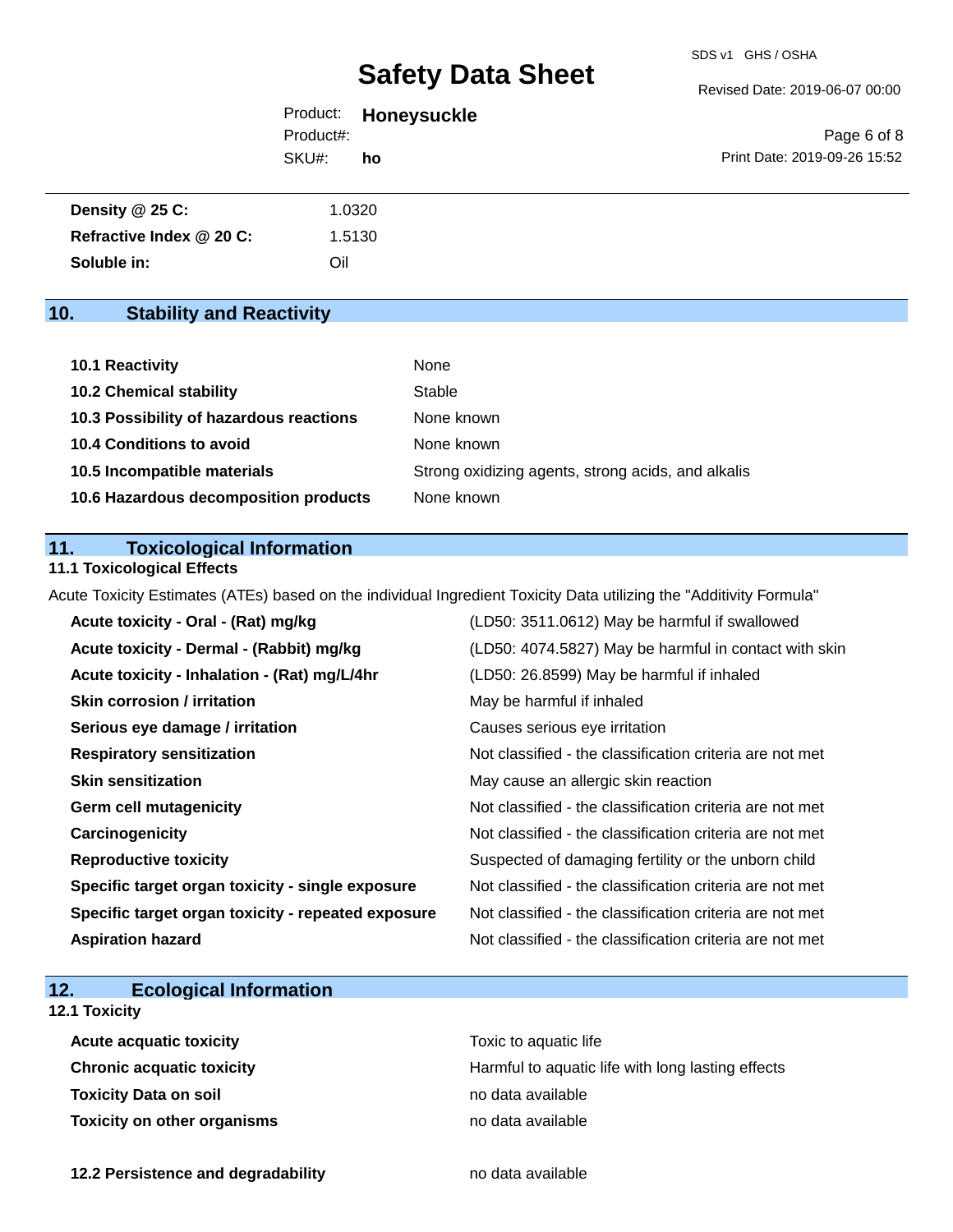SDS v1 GHS / OSHA

Revised Date: 2019-06-07 00:00

| Product:  | <b>Honeysuckle</b> |
|-----------|--------------------|
| Product#: |                    |

SKU#: **ho**

Page 7 of 8 Print Date: 2019-09-26 15:52

| 12.3 Bioaccumulative potential | no data available |
|--------------------------------|-------------------|
| 12.4 Mobility in soil          | no data available |
| 12.5 Other adverse effects     | no data available |

### **13. Disposal Conditions**

### **13.1 Waste treatment methods**

Do not allow product to reach sewage systems. Dispose of in accordance with all local and national regulations. Send to a licensed waste management company.The product should not be allowed to enter drains, water courses or the soil. Do not contaminate ponds, waterways or ditches with chemical or used container.

### **14. Transport Information**

| <b>Marine Pollutant</b><br>No.           |              |                                     |                 |        |
|------------------------------------------|--------------|-------------------------------------|-----------------|--------|
| Regulator                                | <b>Class</b> | <b>Pack Group</b>                   | <b>Sub Risk</b> | UN-nr. |
| U.S. DOT (Non-Bulk)                      |              | Not Regulated - Not Dangerous Goods |                 |        |
| <b>Chemicals NOI</b>                     |              |                                     |                 |        |
| <b>ADR/RID (International Road/Rail)</b> |              | Not Regulated - Not Dangerous Goods |                 |        |
| <b>Chemicals NOI</b>                     |              |                                     |                 |        |
| <b>IATA (Air Cargo)</b>                  |              | Not Regulated - Not Dangerous Goods |                 |        |
| <b>Chemicals NOI</b>                     |              |                                     |                 |        |
| <b>IMDG (Sea)</b>                        |              | Not Regulated - Not Dangerous Goods |                 |        |
| <b>Chemicals NOI</b>                     |              |                                     |                 |        |

|                                                                                                 | All components of the substance/mixture are listed or exempt                                                                                                                                                                                           |
|-------------------------------------------------------------------------------------------------|--------------------------------------------------------------------------------------------------------------------------------------------------------------------------------------------------------------------------------------------------------|
|                                                                                                 | This product contains the following components:                                                                                                                                                                                                        |
|                                                                                                 | Diethyl phthalate                                                                                                                                                                                                                                      |
|                                                                                                 |                                                                                                                                                                                                                                                        |
|                                                                                                 | This product contains the following components:                                                                                                                                                                                                        |
|                                                                                                 | Safrole (Natural Source)                                                                                                                                                                                                                               |
|                                                                                                 | Methyl Eugenol (Natural Source)                                                                                                                                                                                                                        |
|                                                                                                 |                                                                                                                                                                                                                                                        |
|                                                                                                 | 100.00% of the components are listed or exempt.                                                                                                                                                                                                        |
| <b>U.S. Federal Regulations</b><br><b>U.S. State Regulations</b><br><b>Canadian Regulations</b> | <b>Regulatory Information</b><br><b>TSCA (Toxic Substance Control Act)</b><br>40 CFR(EPCRA, SARA, CERCLA and CAA)<br>$201 - 550 - 6$ 30 - 40 %<br><b>California Proposition 65 Warning</b><br>$202 - 345 - 4 \leq 13$ ppm<br>$202 - 223 - 0 \le 6$ ppm |

## **16. Other Information**

#### **GHS H-Statements referred to under section 3 and not listed in section 2**

H227 : Combustible liquid H302 : Harmful if swallowed

H316 : Causes mild skin irritation **H**317 : May cause an allergic skin reaction H320 : Causes eye irritation **H400** : Very Toxic to aquatic life